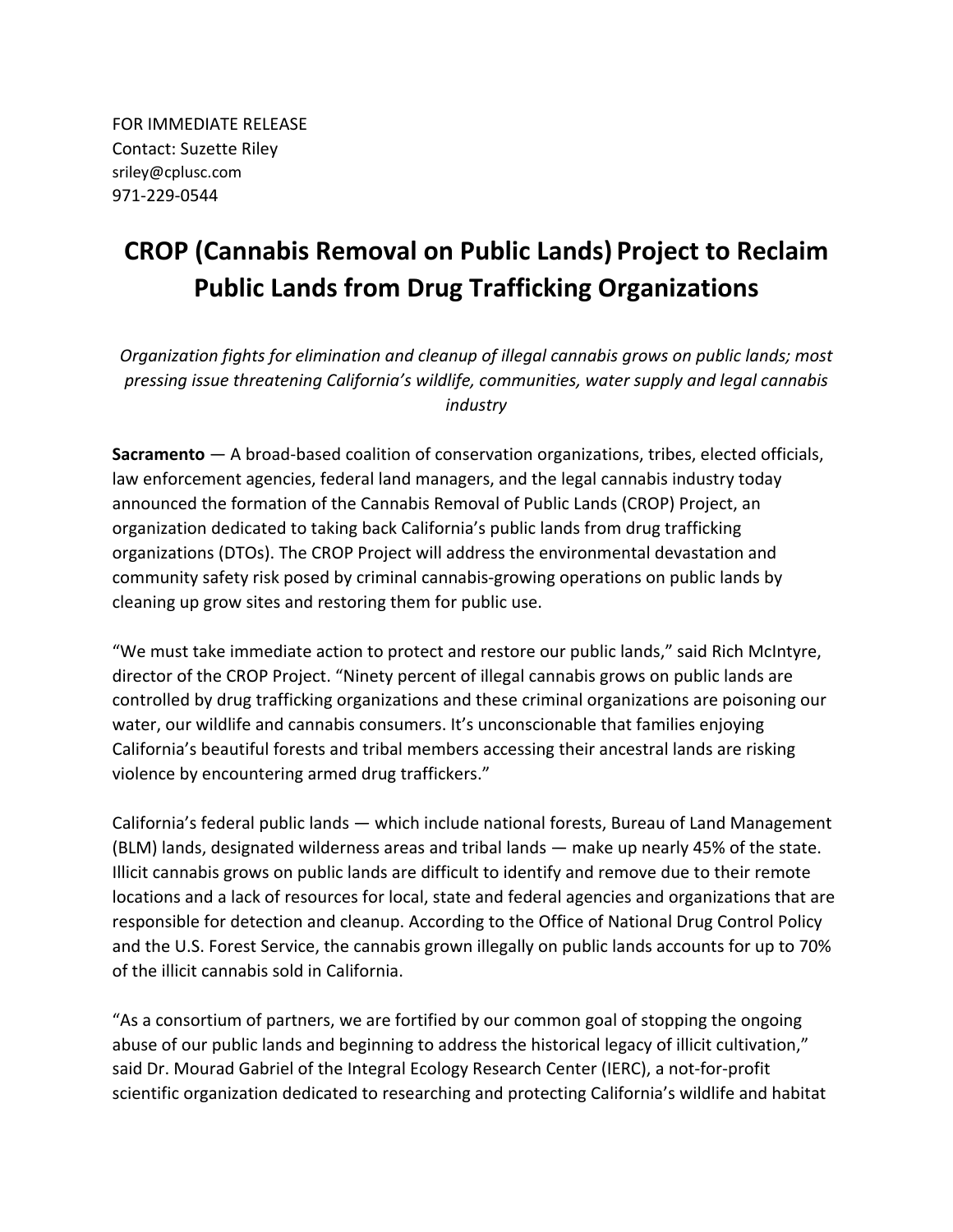and a founding member of the CROP Project. "Our public lands are a treasure, and we aim to revert them to the state they were meant to be, providing vibrant habitats for wildlife and fish, as well as clean water for California's communities and safe outdoor experiences for all."

CROP is initially seeking funding to clean and reclaim up to 2,000 grow sites and increase the number of U.S. Forest Service rangers in California's national forests. According to Dr. Gabriel, it costs an average of \$40,000 to reclaim each site, requiring law enforcement support, hiking into remote areas with trained crews, and often air support from the National Guard in order to remove tons of materials.

"We need more resources to identify and clean up the devastation from these illegal grows on public lands," said Chris Morrill, Executive Director of the California Wilderness Coalition (CalWild). "These ticking time bombs continue to poison wildlife and contaminate California's water long after growers leave. The CROP Project is asking federal and state officials to prioritize funding for reclamation of public lands used for illegal cannabis grows to protect our wildlife, our water and our land."

The effects of growing illegal cannabis on public lands impacts residents across the state, since more than 60% of California's water comes its national forests. Based on law enforcement estimates of the illegal cannabis grown on public lands, more than 9 billion gallons of water per year are illegally diverted by DTOs. This is equivalent to a yearly water supply for 35,000 homes — as much as the entire city of Redding.

"This is an important campaign aimed at tackling the longstanding problem of trespass cannabis grows on California's federal public lands," said Congressman Jared Huffman, (CD2). "In my congressional district, we've seen firsthand how illegal grow operations threaten visitors to our public lands, steal water and contaminate streams, and kill wildlife on a landscape scale. CROP is the first broad-based effort to take back our public lands from trespass grow operations, an urgent problem that I will continue to address in my work in Congress. That includes passing HR2250 (the Northwest California Wilderness, Recreation, and Working Forests Act), which identifies this problem."

According to the IERC, illegal neurotoxic pesticides used in illegal growing operations are killing and threatening endangered species in California's national forests. An especially dangerous example is carbofuran — less than a teaspoon is enough to kill a 600-pound lion, and halfempty jugs containing the substance are regularly discovered at illicit grow sites. Additionally, IERC studies have shown that 70% of northern spotted owls found deceased in California's national forests had been poisoned by rodenticide, 80% of pacific fishers tested positive for rodenticides, and 92% of California's mountain lions tested positive for the substances used in illegal cannabis growing operations.